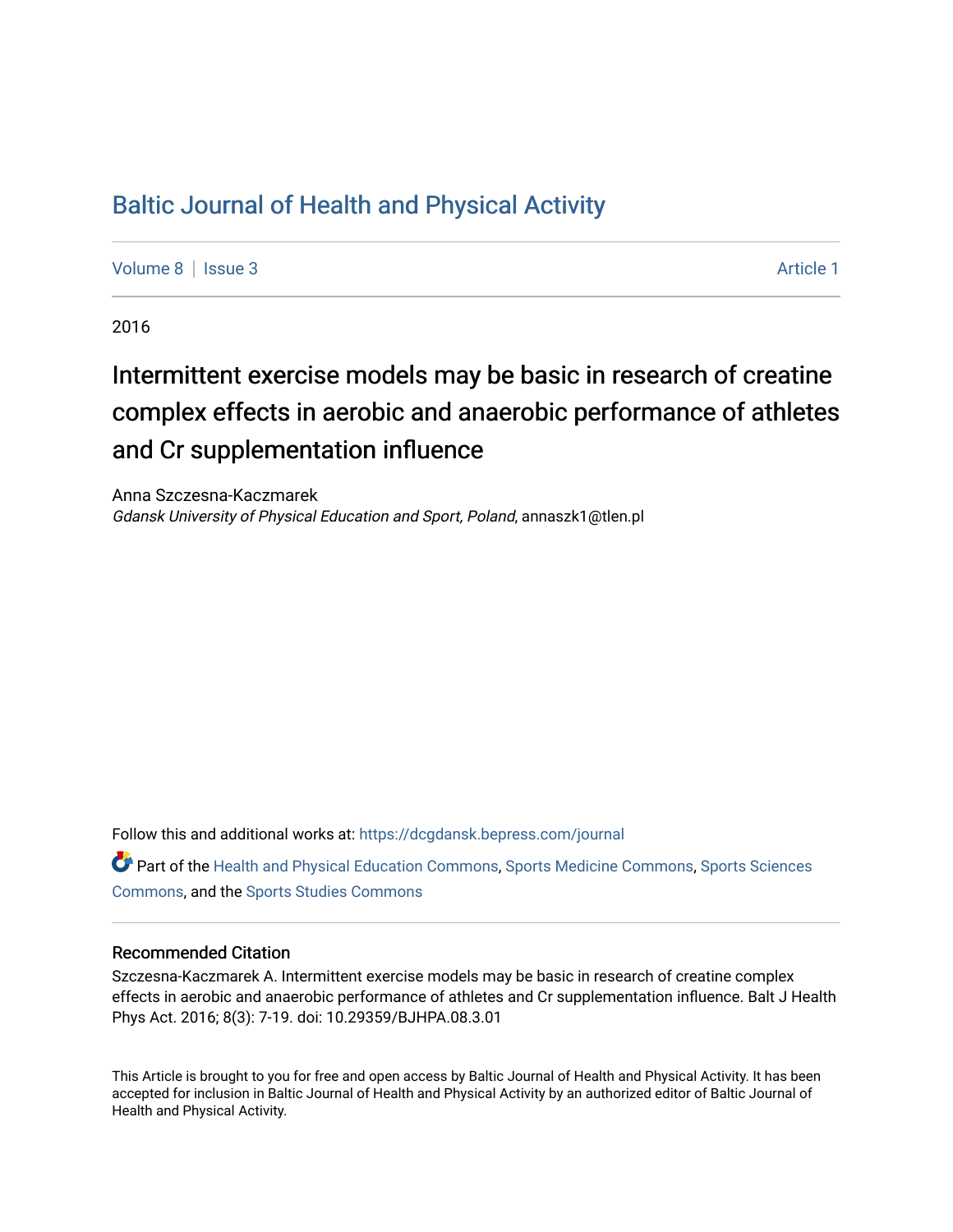**Authors' Contribution:**

- **A** Study Design **B** Data Collection
- **C** Statistical Analysis
- **D** Data Interpretation
- **E** Manuscript Preparation
- **F** Literature Search **G** Funds Collection

L

## **Intermittent exercise models may be basic in research of creatine complex effects in aerobic and anaerobic performance of athletes and Cr supplementation influence**

#### **Anna Szczęsna-Kaczmarek**

Gdansk University of Physical Education and Sport, Poland

| abstract                |                                                                                                                                                                                                                                                                                                                                                                                                                                                                                                                                                                                                                 |  |
|-------------------------|-----------------------------------------------------------------------------------------------------------------------------------------------------------------------------------------------------------------------------------------------------------------------------------------------------------------------------------------------------------------------------------------------------------------------------------------------------------------------------------------------------------------------------------------------------------------------------------------------------------------|--|
| <b>Background</b>       | The aim of this work was to use high intensity intermittent exercise (HIIE) to identify<br>participation of creatine to cellular energy transduction in skeletal muscle and effect of<br>creatine supplementation.                                                                                                                                                                                                                                                                                                                                                                                              |  |
| <b>Material/Methods</b> | Eleven additionally active physical education students performed two exercise tests: an<br>incremental cycloergometric test to determine of anaerobic threshold and VO <sub>2</sub> max; the HIIE<br>(30 s Wingate Test repeated 3-times interspersed with 7 minutes recovery) before and after<br>ingestion of 20 g creatine a day for 5 days.                                                                                                                                                                                                                                                                 |  |
| <b>Results</b>          | Cr ingestion resulted in increased total work production during exercise bouts the first and<br>second and the cumulative increase in the phosphagenic work participation in the total<br>work done as well as in simultaneous cumulative decline in the glycolytic work participa-<br>tion. Cr supplemented participants stated inhibition of a decrease in peak power output<br>during consecutive bouts and changes in blood pH and buffers capacity. Increased creati-<br>nine elimination to 24-h urine after HIIE was inversely proportional to values of anaerobic<br>threshold and VO <sub>2</sub> max. |  |
| <b>Conclusions</b>      | The used experimental interval model with HIIE allowed us to show that oral Cr supple-<br>mentation may yield benefits to enhance the aerobic and anaerobic athlete's performance<br>during interval training due to Cr/CrP shuttle mechanism in the muscle function.                                                                                                                                                                                                                                                                                                                                           |  |
| Key words               | supramaximal intermittent exercise, creatinine excretion, phosphagenic component of<br>total work, glycolytic component of total work, recovery time between exercise bouts                                                                                                                                                                                                                                                                                                                                                                                                                                     |  |

| article details              |                                                                                                                                                                                                                                                                                                                                                                                                                                                                                                                                                                                                                                                                                                                                                                                                      |  |  |
|------------------------------|------------------------------------------------------------------------------------------------------------------------------------------------------------------------------------------------------------------------------------------------------------------------------------------------------------------------------------------------------------------------------------------------------------------------------------------------------------------------------------------------------------------------------------------------------------------------------------------------------------------------------------------------------------------------------------------------------------------------------------------------------------------------------------------------------|--|--|
| <b>Article statistics</b>    | Word count: 3,751; Tables: 1; Figures: 5; References: 39<br>Received: April 2016; Accepted: August 2016; Published: September 2016                                                                                                                                                                                                                                                                                                                                                                                                                                                                                                                                                                                                                                                                   |  |  |
| <b>Full-text PDF:</b>        | http://www.balticsportscience.com                                                                                                                                                                                                                                                                                                                                                                                                                                                                                                                                                                                                                                                                                                                                                                    |  |  |
| Copyright                    | © Gdansk University of Physical Education and Sport, Poland                                                                                                                                                                                                                                                                                                                                                                                                                                                                                                                                                                                                                                                                                                                                          |  |  |
| Indexation:                  | AGRO, Celdes, CNKI Scholar (China National Knowledge Infrastructure), CNPIEC, De Gruyter - IBR (International<br>Bibliography of Reviews of Scholarly Literature in the Humanities and Social Sciences), De Gruyter - IBZ<br>(International Bibliography of Periodical Literature in the Humanities and Social Sciences), DOAJ, EBSCO - Central<br>& Eastern European Academic Source, EBSCO - SPORTDiscus, EBSCO Discovery Service, Google Scholar, Index<br>Copernicus, J-Gate, Naviga (Softweco, Primo Central (ExLibris), ProQuest - Family Health, ProQuest - Health &<br>Medical Complete, ProQuest - Illustrata: Health Sciences, ProQuest - Nursing & Allied Health Source, Summon<br>(Serials Solutions/ProQuest, TDOne (TDNet), Ulrich's Periodicals Directory/ulrichsweb, WorldCat (OCLC) |  |  |
| <b>Funding:</b>              | This research received no specific grant from any funding agency in the public, commercial, or not-for-profit<br>sectors.                                                                                                                                                                                                                                                                                                                                                                                                                                                                                                                                                                                                                                                                            |  |  |
| <b>Conflict of interest:</b> | Author has declared that no competing interest exists.                                                                                                                                                                                                                                                                                                                                                                                                                                                                                                                                                                                                                                                                                                                                               |  |  |
| <b>Corresponding author:</b> | Prof. dr hab. Anna Szczęsna-Kaczmarek, Gdansk University of Physical Education and Sport, Dep. of Physiology,<br>80-336 Gdańsk, Poland, ul. K. Górskiego 1; phone: +4858 554-72-97; e-mail: annaszk1@tlen.pl                                                                                                                                                                                                                                                                                                                                                                                                                                                                                                                                                                                         |  |  |
| <b>Open Access License:</b>  | This is an open access article distributed under the terms of the Creative Commons Attribution-Non-commercial<br>4.0 International (http://creativecommons.org/licenses/by-nc/4.0/), which permits use, distribution, and<br>reproduction in any medium, provided the original work is properly cited, the use is non-commercial and is<br>otherwise in compliance with the license.                                                                                                                                                                                                                                                                                                                                                                                                                 |  |  |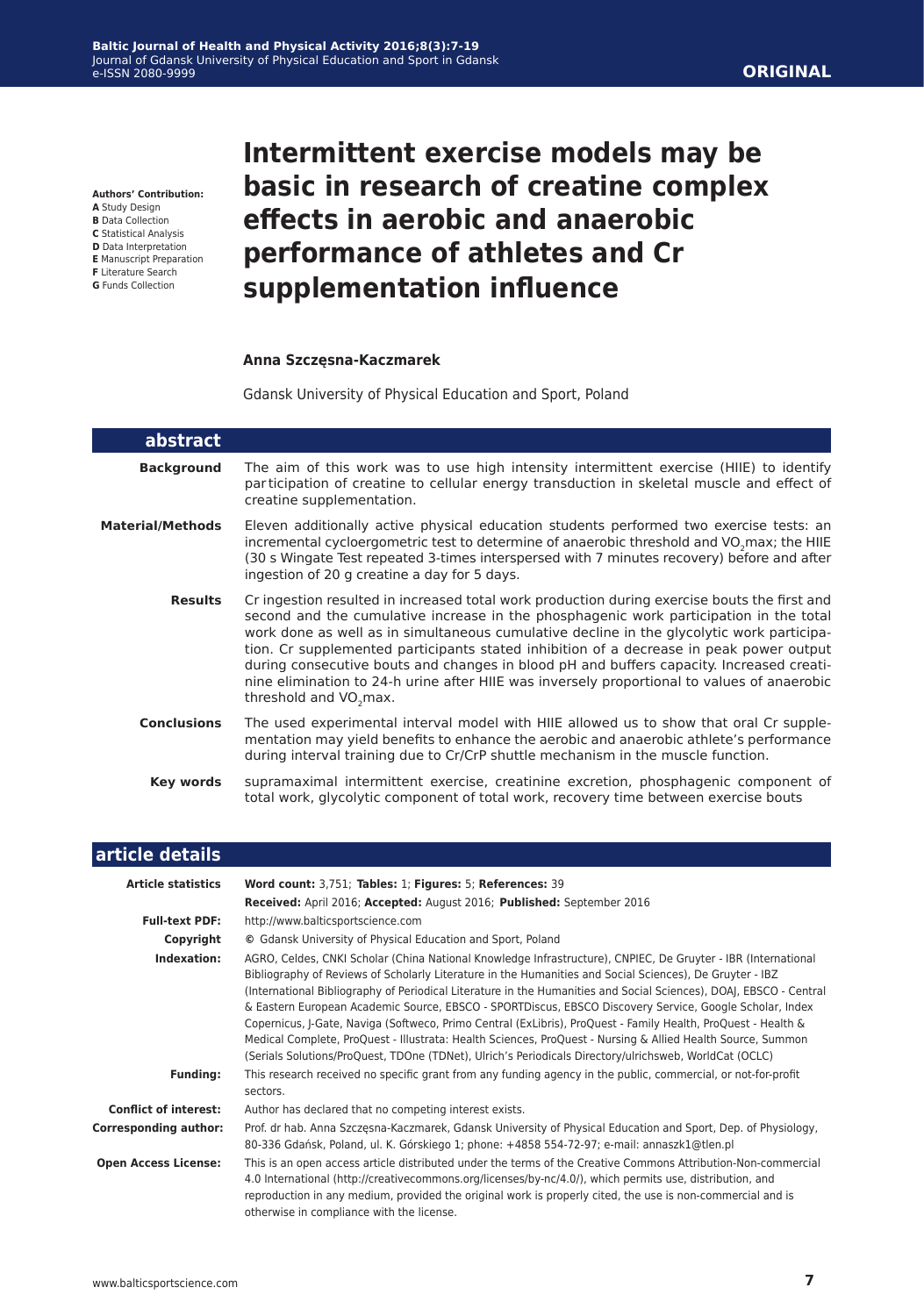## **introduction**

Each sport has specific properties in terms of motor skills that demand specific conditions of participants, both physiologic and metabolic for that particular sport. The most important aspect of the metabolic demands is the proper contribution of the three energy systems (aerobic, anaerobic-alactic and anaerobic-lactic ones) in the adequate proportion to the total energy required by an organism for this activity. Determination of the specific demands of acyclic sports (for example: football, judo, karate, hockey and others) is not easy. In the case of metabolic requirements of these sport disciplines, we ought to take into consideration the regulation processes which join aerobic and anaerobic metabolic reactions. According to known scientific publications, the key roles of creatine-phosphocreatine system (Cr-PCr system) and creatine kinase in cellular energy translocation from mitochondria to cytoplasm and vice versa are established. Furthermore, it is known that the Cr-PCr system is also called the Cr-PCr shuttle [1, 2, 3, 4]. ATP homeostasis in skeletal muscles is maintained by PCr via the reverse reaction catalysed by creatine kinase.

It is known that the muscle store of PCr is decreased not only during high-intensity exercise but also during submaximal exercise. The decrease in muscle PCr during submaximal exercise is in proportion to the work rate [5]. PCr determined after short-term exercise is rapidly restored in a reaction catalysed by creatine kinase in which Cr and ATP are used as substrates.

Creatine is an endogenous compound produced at an amount of about 1g/24h and also is available to the body through diet about 1g/24h. As many as 95% of the body creatine is found in the skeletal muscle and the remaining 5% is placed in the brain, the liver, the kidney, and testes [6]. The majority of creatine synthesis is located in the liver and the kidney [6, 7]. Creatine must be transported from places of synthesis via blood to tissues of utilization and storage. Cr is transported from blood into tissues against a concentration gradient through a sodium- and chloride-dependent transporter [8, 9]. Catecholamines, insulin, insulin-like growth factor 1 and exercise can influence the net uptake of Cr into skeletal muscle cells. The content of Cr is dependent on the skeletal muscle fibre type. Type 2 (FT) fibres have higher levels of Cr and PCr than fibre of type 1 (ST) [10].

Creatine is the most popular dietary supplement in sports nutrition, because it determines the level of muscle phosphocreatine – high-energy phosphagen. Oral Cr supplementation can elevate human skeletal muscle creatine by 10–30% [11].

Knowledge about profitable effects of creatine on the body is gathered systematically. At present some results of research proved pleiotropic effects of creatine for the cells function and the cells protection. Endogenous creatine and Cr supplementation raised muscle cellular energy state (PCr/ATP) [3, 4, 12, 13, 14] and facilitated intracellular energy transport (PCr/ATP shuttle) between cytoplasm and mitochondria, stimulated mitochondrial respiration [13, 14] and improved the efficiency of energy utilization [15, 16]. Moreover, some researchers showed its anti-oxidant effect of improving the neurological function in elderly and young people [17] and positive effects in muscular dystrophies [18].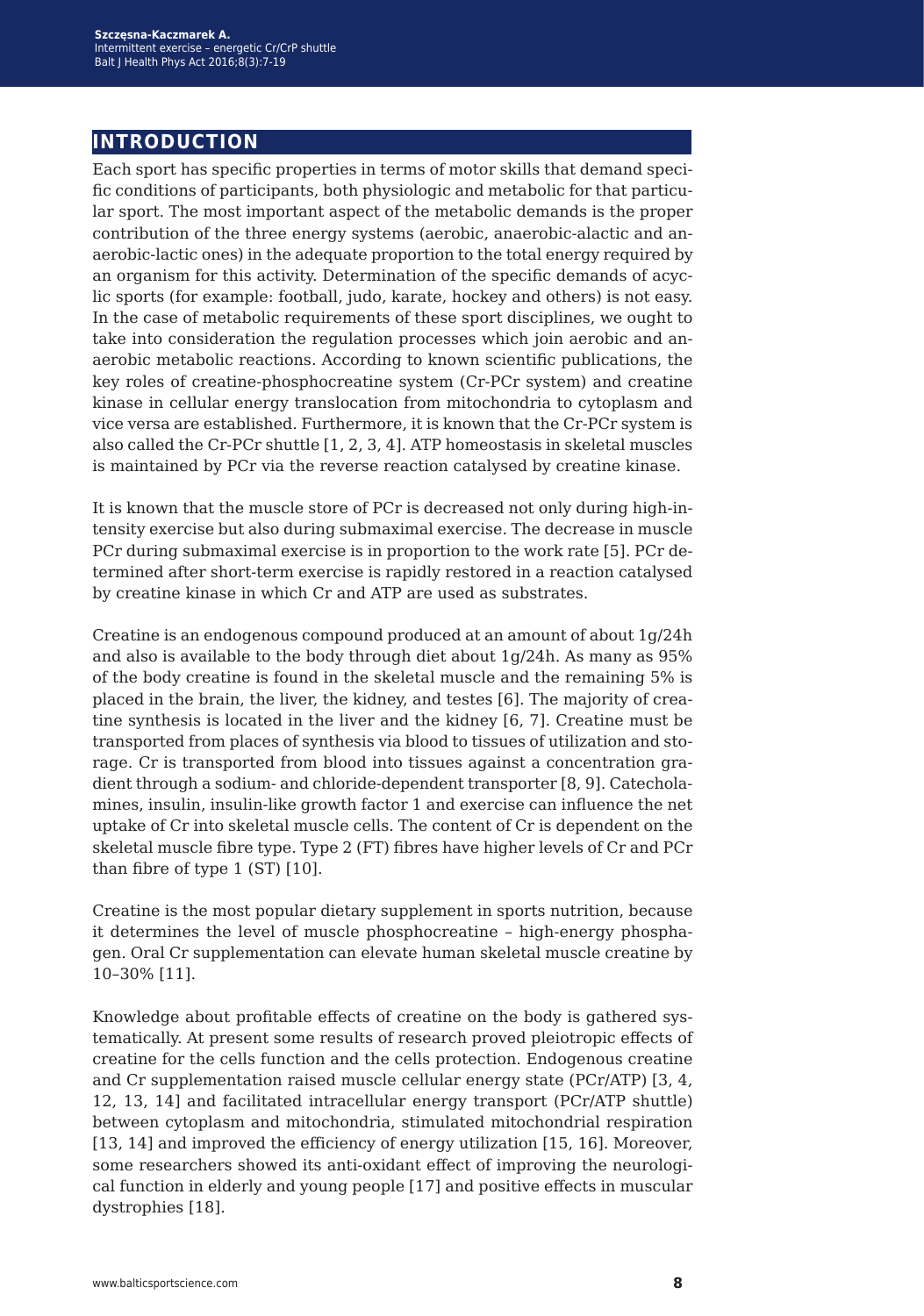However, there are also studies which reported that creatine supplementation was ineffective either during repeated bouts of anaerobic exercise or during aerobic activity, and they did not state that creatine supplementation improved performance of professional athletes [19, 20, 21].

Although our knowledge about the effects of Cr supplementation on exercise performance is significant, as yet the mechanism by which creatine supplementation might improve performance is not entirely clear, even though it seems clear that this effect is related to the increased muscle CP content. The explanation of mechanisms that are principal, in particular by which creatine can achieve the energetic effects during supramaximal intermittent exercise, is still incomplete, because it does not justify the role of Cr in stimulation of mitochondrial respiration and in facilitation of intracellular energy transportation.

In the present study we aimed to assess the effects of short-term creatine supplementation on performance capacity and power output during supramaximal intermittent exercise in athletes. It was important for us to apply the exercise test in which the three energy systems could supply muscles with energy*.* We aimed to apply the exercise test (HIIE) consisting of three repetitions of 30s Wingate Test interspersed with 7-minute rest, on the assumption that it is the exercise test creating conditions to assess the diverse contribution of the three energy systems demanded for acyclic sports. We also assumed that the applied exercise conditions were adequate to observe not only the Cr contribution in enhancing the phosphagen system that is involved in high-intensity exercise performance but also in the creatine phosphate shuttle between mitochondria and cytosol that may enhance both anaerobic and aerobic capacity. In our exercise test the rest between consecutive exercise bouts was suitably long to enable the Cr/CrP-creatine kinase shuttle to develop*.*

In these conditions the physiological variables characterizing aerobic and anaerobic processes were measured in athletes and their significance was used to suggest the importance of creatine supplementation in the interaction between aerobic/anaerobic muscle metabolism at rest and during exercise. The following effects of short-term oral creatine supplementation were examined:

- on the relative contribution of the phosphagenic and glycolytic work during high-intensity intermittent exercise in athletes,
- on anaerobic performance during subsequent high-intensity exercise bouts,
- on the blood acid-base equilibrium during high-intensity intermittent exercise,
- on creatinine excretion to 24h-urine after high-intensity intermittent exercise,
- on the relationship between the value of creatinine excreted to 24h-urine after high-intensity intermittent exercise and aerobic capacity in athletes.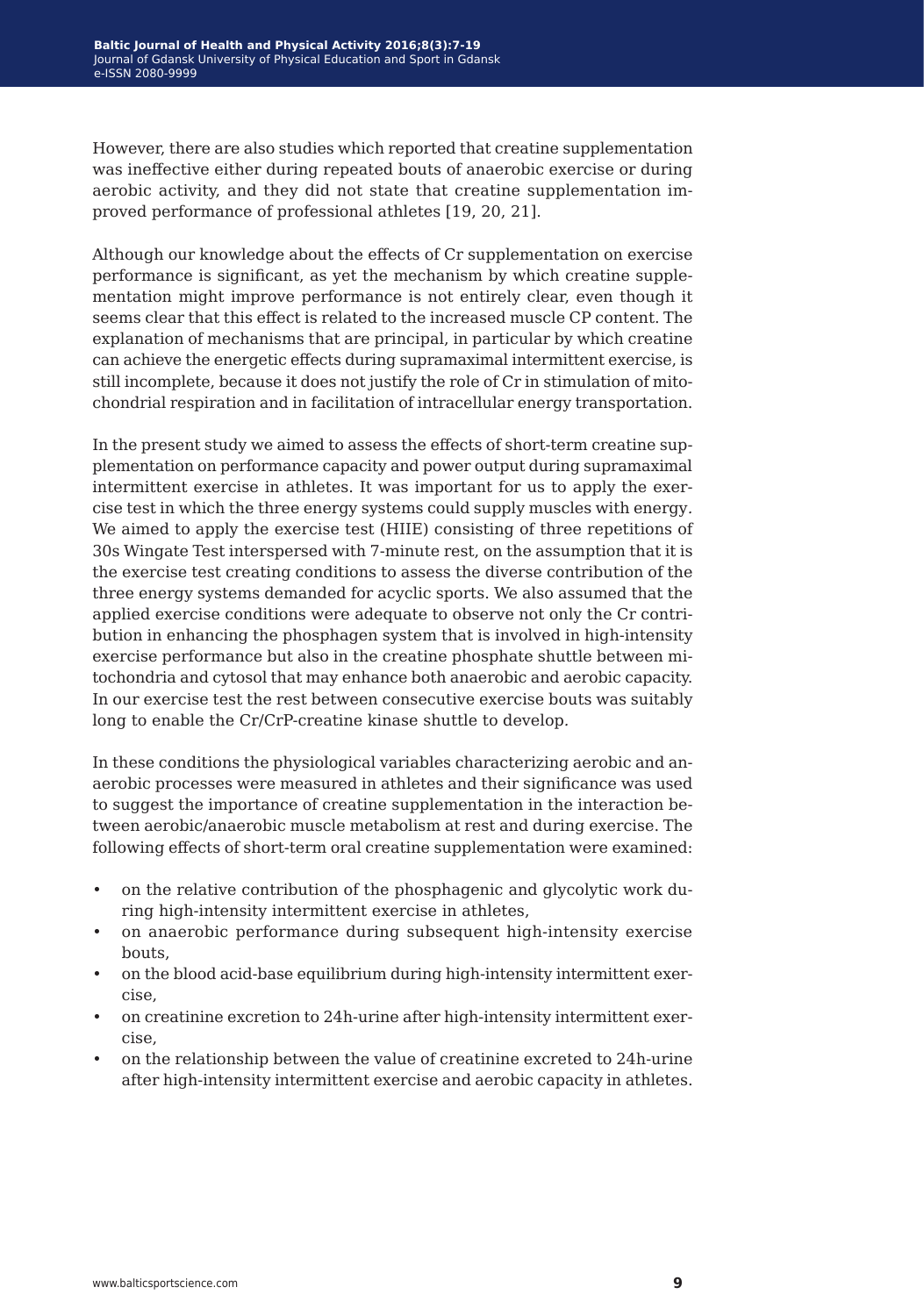## **materials and methods**

#### **subjects**

Eleven active physical education students additionally competing in different training (javelin – 2 persons, discus – 2 persons, shot put – 4 persons, weight lifting – 1 person, tennis – 2 persons) volunteered in the study. Subjects' age, height, and weight were  $23.01 \pm 2.16$  yrs,  $180.5 \pm 9.6$  cm,  $97.0 \pm 12.8$  kg (means ±SE), respectively. This study had been approved by the local research ethic committee and was conducted in accordance with the Declaration of Helsinki. The results obtained in the group supplemented with placebo were the control for those obtained in the group supplemented with creatine.

Table 1. Anthropometric and physiological characteristics of subjects measured before placebo or creatine supplementation ( $n = 11$ ), values are mean  $\pm$ SD

| Anthropometric characteristics |                  | Physiological characteristics                                    |                  |
|--------------------------------|------------------|------------------------------------------------------------------|------------------|
|                                |                  | Aerobic performance                                              |                  |
| Age (years)                    | $22.6 \pm 2.1$   | $\sqrt[6]{0}$ , max (L · min <sup>-1</sup> )                     | $4.53 \pm 0.36$  |
| Weight (kg)                    | $97.5 \pm 12.9$  | $\sqrt[6]{0}$ , max (ml · min <sup>-1</sup> · kg <sup>-1</sup> ) | $46.74 \pm 7.46$ |
| Height (cm)                    | $185.9 \pm 4.80$ | AT $(mLO, \cdot kg^{-1} \cdot min^{-1})$                         | $35.55 \pm 6.42$ |
| BMI ( $kg·m²$ )                | $22.8 \pm 2.46$  | $AT$ (% $VO$ , max)                                              | $75.50 \pm 8.35$ |

#### **the creatine supplementation program**

All participants were prescribed 5 days of dietary supplementation with creatine monohydrate (Cr) and after 48h, which were designed for laboratory exercise test (HIIE) and recovery, they repeated next 5 days of dietary supplementation with maltodextrin – placebo (PL). The participants were blind to the order of supplementations used. During all trials the participants were not informed either about the sort of supplementation or the sequence of application.

#### **supplementation procedure**

The Cr subjects (CrS) ingested 5.0 g creatine monohydrate (Olimp Sport Nutrition) 4 times a day for 5 days. The PL group consumed 5.0 g maltodextrin, which was matched with the creatine powder for taste and colour, also 4 times a day for 5 days. The participants mixed the powder in approximately 200 ml of warm water of the creatine monohydrate or maltodextrin and consumed this solution immediately after preparation together with breakfast, lunch, dinner and before sleep.

#### **experimental protocol**

Participants made three visits to the laboratory over a period of 2 weeks. During the first visit – during two consecutive days a participant performed two tests: an incremental cycloergometric test (ICT) for the assessment of peak oxygen uptake and the gas exchange threshold [22]. After 24 hours of recovery participants performed three bouts of supramaximal intermittent exercise (3 x 30-s Wingate Test) (HIIE). Each bout of exercise lasted 30 s and was interspersed with 7-min recovery. 30-s Wingate Test was performed on a Monark mechanically braked cycloergometer. After warming up, the subjects began pedalling as rapidly as possible during 30 s against a heavy resistance of 74 N/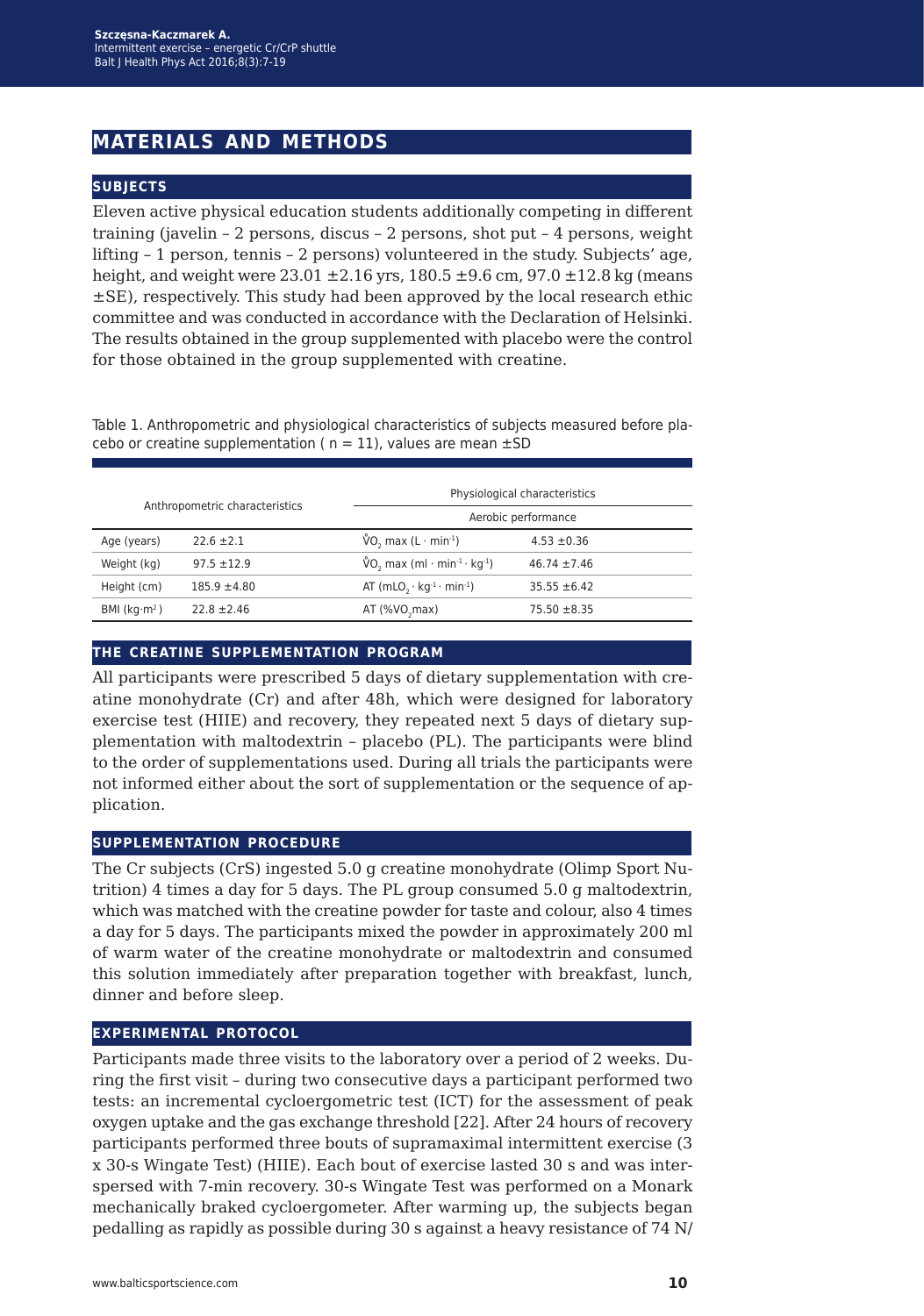kg body mass. The load was applied before the subject started his work. This trial was repeated after each applied supplementation. During each exercise the following values were measured: total work (TW) values in kJ and kJ per kg b.m., peak and mean power output in watts and watts per kg b.m. (RPP and RPM, respectively), fatigue index (FI), time required to approach peak power (TrPP), time during which subjects sustained the peak power output, time during which subjects kept peak power output (TkPP).

Before and 4 min after each bout of exercise and after HIIE we drew arterialized blood samples to determine parameters of acid-base equilibrium, and before HIIE and after HIIE 24‑h urine was collected to determine creatinine content.

#### **statistical analysis**

Statistical analyses were performed using Statistica StatSoft, version 9. Statistical significance was accepted at *p* < 0.05 level. Results are presented as mean ± standard deviation. Differences in parameters estimated between the placebo and creatine trials were analysed using Student's paired *t*-test. Statistical evaluation of the comparisons between the CR and PL trials were made using one-way ANOVA with repeated measures. When a significant F value was achieved, Fisher's LSD post hoc test was used to provide information on which means were significantly different from one another.

## **results**

#### **work capacity, power and fatigue index and effect of creatine supplementation**

Total work production during supramaximal intermittent exercise was higher after creatine supplementation than after placebo by about 7% and 4.5% in bout 1 and 2, respectively, but in bout 3 the total work done was about 2% lower. Relative values of total work were only 2% higher in subjects after Cr- -supplemented in relation to PL (differences not significant). Both total values and relative values of work during bouts 2 and 3 were significantly lower than the values achieved during bout 1 both in the group after placebo and after creatine supplementation (Fig. 1A). On average, the total work done for subjects after placebo and creatine was reduced during bout 3 by about 10% and 8%, respectively. In consecutive repetitions of the Wingate test we controlled the participation of phosphagenic and glycolytic components of total work done (Fig. 1B, C). The measured shares of two components (phosphagenic work and glycolytic work) of total work during consecutive three exercise bouts as follows: 18.1% and 81.9%, 14.8% and 85.2%, 13.9% and 86.1%, respectively in PL subjects, and 32.3% and 67.6%, 20.6% and 79.4%, 28% and 72%, respectively in CrS subjects. Cr ingestion resulted in an increase in the phosphagenic work participation in total work during exercise bouts 1, 2 and 3 by about 179%, 139%, 260%, respectively as well as simultaneous cumulative decline in the glycolytic work participation by about 35.9% (Fig. 1).

Absolute and relative values of peak power output during exercise bouts 1, 2 and 3 were greater in subjects after creatine supplementation than after placebo ingestion, but differences were not significant. Values of peak power during exercise bouts 2 and 3 for both placebo and creatine subjects were significan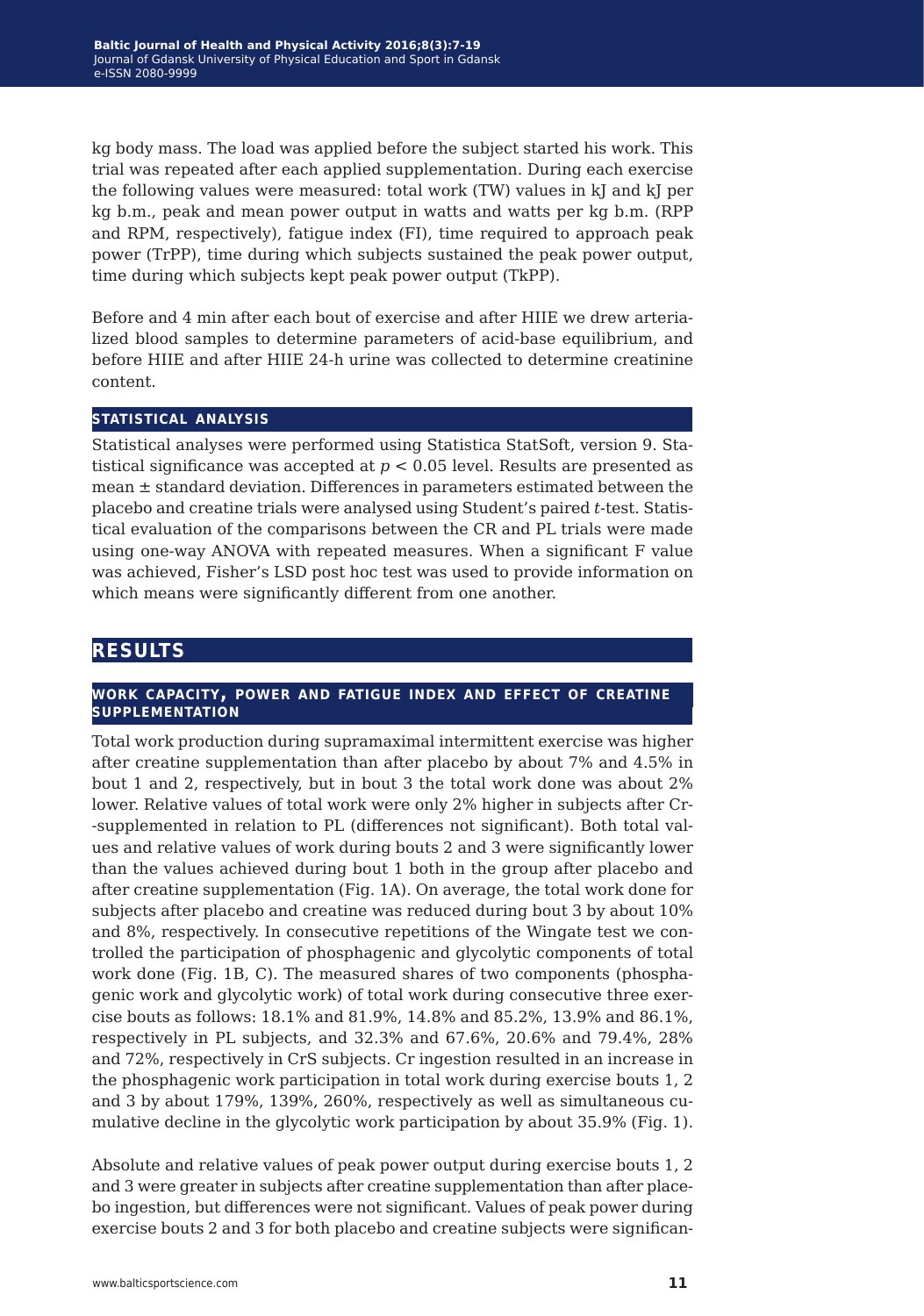tly lower than the values achieved during bout 1 (Fig. 2 A, B). Accordingly, the examined group after creatine supplementation reached greater power peak in a shorter time (differences between Cr supplemented subjects and PL were significant) and kept up the same level for a longer time (difference not significant) (Fig. 2). On average, the time in which the creatine group reached power peak during bouts 1, 2, 3 were reduced by about 19%, 11%, 6%, respectively. In contrast to the reductions in power measured in successive exercise bouts, the fatigue index was unchanged (25–27%); furthermore, changes did not show significant differences after creatine or placebo ingestion (Fig. 3C).



Fig. 1. Changes in relative total work (A), and values of the relative phosphagenic component (B) and the glycolytic component of total work,(C) during HIIE (3 bouts of 30-s Wingate Test, each bout of exercise was separated by 7 min of passive recovery). Values are given in the placebo group (circles) and the Cr supplemented for 5 days group (squares). Values represent means  $\pm$  SE. Significant differences placebo-, and creatine-supplementation (Fig. 1B and 1C ) ( $p < 0.05$ )



Fig. 2. Changes in Peak Power values (A - absolute values, B - relative values J x kg body mass<sup>-1</sup> during HIIE (3 bouts of 30-s Wingate Test, each bout of exercise was separated by 7 min of passive recovery). Values are given in the placebo group (circles) and the Cr supplemented for 5 days group (squares). Values represent means ± SE. Significant differences placebo-, and creatine-supplementation (Fig. 2A and 2B only in the first bout) (*p* < 0.05)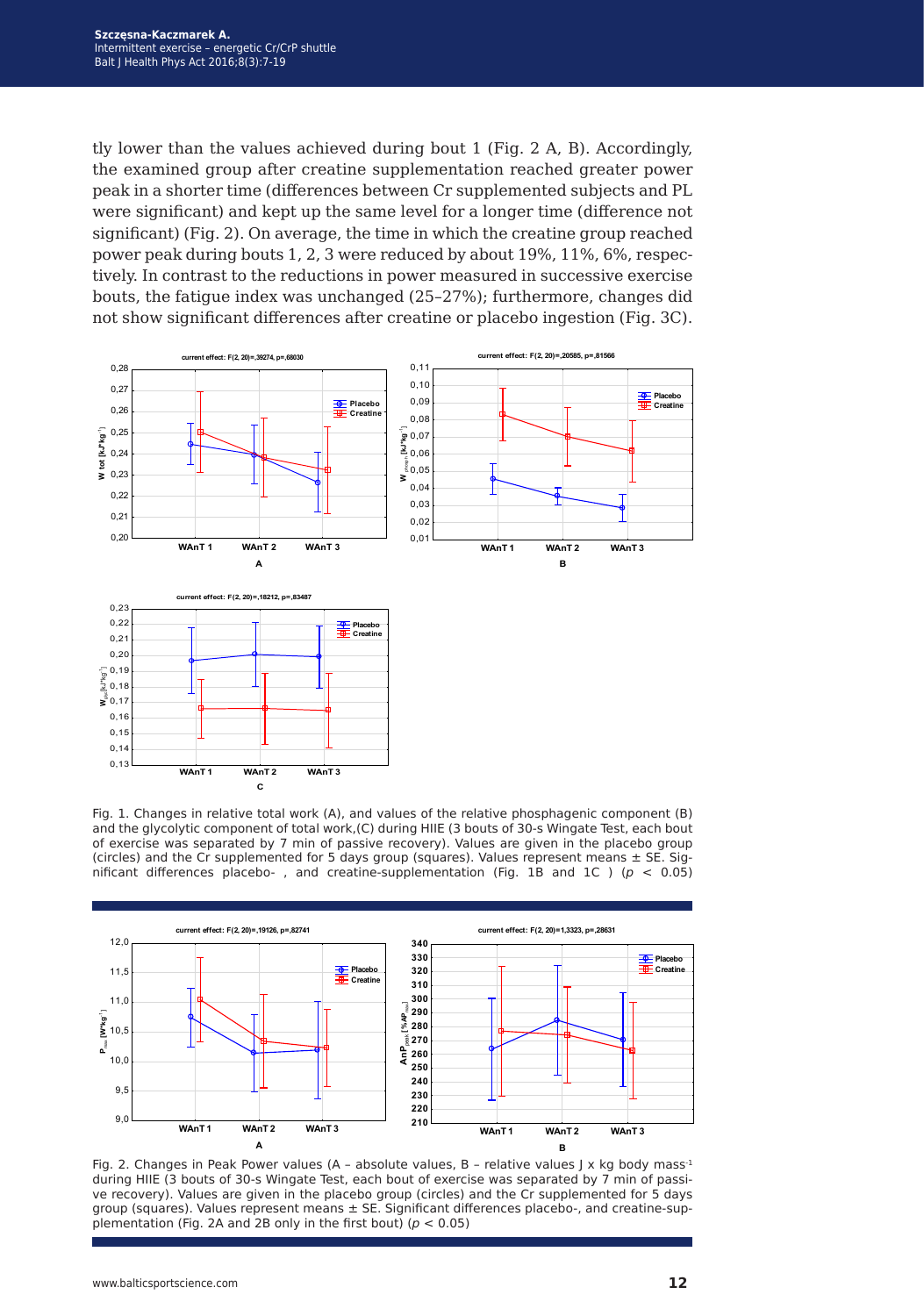

Fig. 3. Time of Peak Power approach (TUZ) (A), Time of Peak Power maintenance (TUT) (B) Fatigue index (IF) (C) during HIIE. Protocol and data analysis are as described in Fig 1. Values represent means ± SE. Significant differences placebo-, and creatine-supplementation (Fig. 3A only in the first bout) ( $p < 0.05$ )

#### **blood acid-base status**

Cr supplementation caused changes in blood buffers capacity.

Blood pH decreased progressively during successive supramaximal exercise bouts and reached 7.13  $\pm$ 0.3 and 7.15  $\pm$ 0.5 at the end of the third exercise bout in the PL- and Cr-group, respectively  $(p < 0.001)$ , but differences between PL-subjects and Cr-subjects were not significant (Fig. 4A).

Plasma [HCO $_3$ ] decreased progressively from 23.69  $\pm$ 0.98 mmol/l and 23.99  $\pm 0.69$  mmol/l in PL and CrS subjects, respectively, to reach following the three exercise bouts  $11.08 \pm 0.86$  mmol/l and  $11.94 \pm 1.56$  mmol/l in subjects PL and Cr, respectively  $(p < 0.001)$  (Fig. 4B).

Blood BE decreased progressively during intermittent supramaximal exercise from (-)1.26 ±0.98 mmol/l at rest to (–)19.01 ±1.9 (*p* < 0.001) during the third exercise bout in subjects after placebo; however, in the same circumstances the blood BE in subjects after Cr-supplementation decreased from (-)0.79  $\pm 1.05$  to (-)18.13  $\pm 2.67$ ), but differences between PL- and CrS-subjects were not significant (Fig. 4C). Somewhat larger acidification in PL subjects after consecutive exercise bouts could be a result of weakened participation of work phosphagenic component in total work done.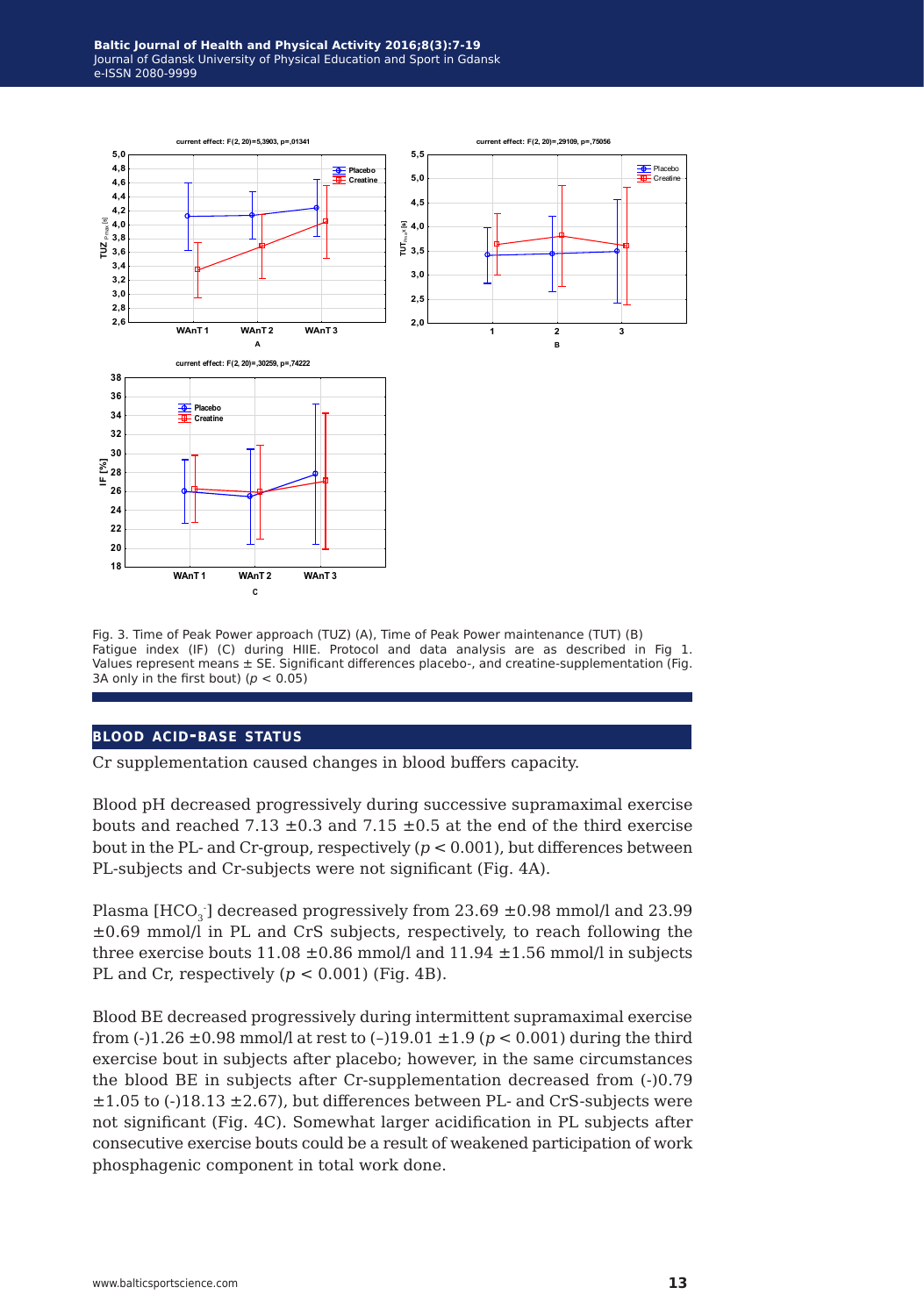

Fig. 4. Changes in acid base balance values (A - blood pH), (B - [HCO<sub>3</sub> ]), (C - [BE]) during HIIE. Protocol and data analysis are as described in Fig. 1. Values represent means ± SE. Significant differences placebo-, and creatine-supplementation in [HCO<sub>3</sub> ] (Fig. 4B ) ( $p < 0.001$ ).



#### **creatinine excretion to urine**



Fig. 5. Creatinine secretion to 24-urine (A), correlation between [creatinine in 24-urine] and AT values in creatine and placebo supplemented groups (B) and (C), respectively.

Values represent means ±SE. Significant differences placebo-, and creatine-supplementation in creatine secretion to 24-h urine) ( $p < 0.005$ ). The increased creatinine concentration in 24h- -urine in Cr-supplemented subjects after HIIE was negatively correlated with anaerobic threshold ( $r = (-)0.6849$ ,  $r2 = 0.4683$ ) (Fig. 5B). Such relationships between AT and creatinine value in 24-h urine did not appear in placebo supplementation (Fig. 5C).

As depicted in Fig. 5A, the amounts of creatinine excreted to 24h-urine at rest and after intermittent exercise were greater after creatine than after placebo supplementation. Differences were significant at rest, 1h and 24h after cessation of exercise ( $p < 0.05$ ). The greatest creatinine excretion was deter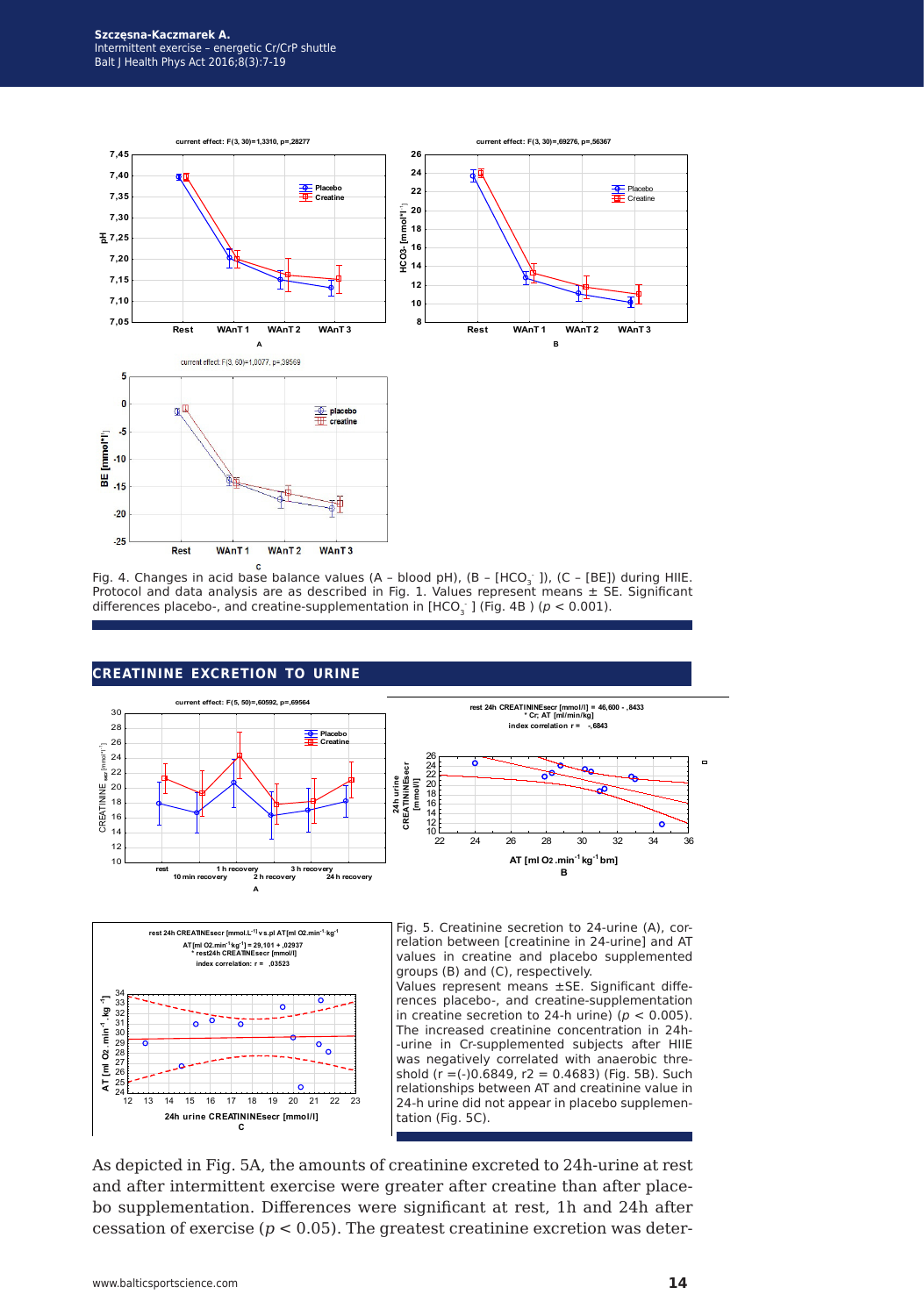mined 1h after exercise cessation, both in CrS and PL. The increased creatinine concentration in 24h-urine in Cr-supplemented subjects after intermittent supramaximal exercise was negatively correlated with relative peak  $VO<sub>2</sub>$  $(r = (-0.34686)$  and with anaerobic threshold  $(r = (-0.6849, r^2 = 0.4683)$ (Fig. 5B, C). Such relationships between AT and creatinine value in 24-h urine were not shown in subjects after placebo supplementation; however, a weaker  $(r = (-0.25038)$  negative correlation between VO<sub>2</sub>max and creatinine value in 24-h urine was affirmed. The result described above showed the relationship between Cr absorption and subject's physical efficiency. Higher Cr absorption revealed in subjects was characterized by higher AT and VO<sub>2</sub>max.

### **discussion**

The present study investigated the effects of oral creatine supplementation on both anaerobic and aerobic performance during repeated bouts of intense exercise separated by passive recovery and verified the hypothesis that there is a relationship between the physical efficiency of athletes supplemented with creatine and the amount of creatinine excreted to urine after high-intensity intermittent exercise. The experimental procedure was based on supramaximal intermittent exercise (3 bouts of 30-s Wingate Test separated by 7-min rest) because this model of exercise more accurately reflected the activities in some acyclic sports which are characterized by bursts of high intensity aerobic activity followed by periods of both anaerobic activity and short aerobic rest. Under conditions of supramaximal intermittent exercise we investigated changes in parameters defining anaerobic power, total work done and its phosphagenic and glycolytic components, and also fatigue factors in subjects supplemented with both placebo and creatine. The obtained results reflected not only the effects of elevated muscle Cr concentration on energy contribution from the ATP-PCr system and the anaerobic glycogenolytic energy system yielding increase in [H<sup>+</sup>] and maintained physiological pH but also on a share of aerobic processes. Due to long duration (30 seconds) of high intensity repeated exercise bouts and seven minutes rest between them, the used HIIE determined the experimental conditions to develop both anaerobic processes and ATP/PCr shuttle regulating the oxidative function of mitochondria [2, 3, 5]. The obtained results showed an increase in cumulative total anaerobic work done on average by 3.5% in subjects supplemented with creatine compared to the placebo group (differences not significant). The improvement in performance after Cr supplementation was probably caused by an increased ability to resynthesize PCr during the recovery periods. The increasing availability of PCr may better maintain the required rate of ATP demand during exercise. But the revealed decline of total work done during consecutive exercise bouts could indicate the growing share of aerobic processes and only about 3% increase of glycolysis in the energy yielding during repeated bouts of exercise [23, 24]. Another result of this study demonstrated the contribution of both components of total work done, i.e. phosphagenic and glycogenolytic work in which the phosphagenic and glycogenolytic systems maintained the rate of energy required during three bouts of supramaximal exercise (Fig. 1). This result allowed us to evaluate more precisely the effect of Cr supplementation on performance. Cr supplementation caused an increase in phosphagenic work values, on average by 85%, and, simultaneously, a decrease in the contribution of glycogenolytic work, on average by 18%, during three successive exercise bouts. The mechanism behind this performance effect probably lies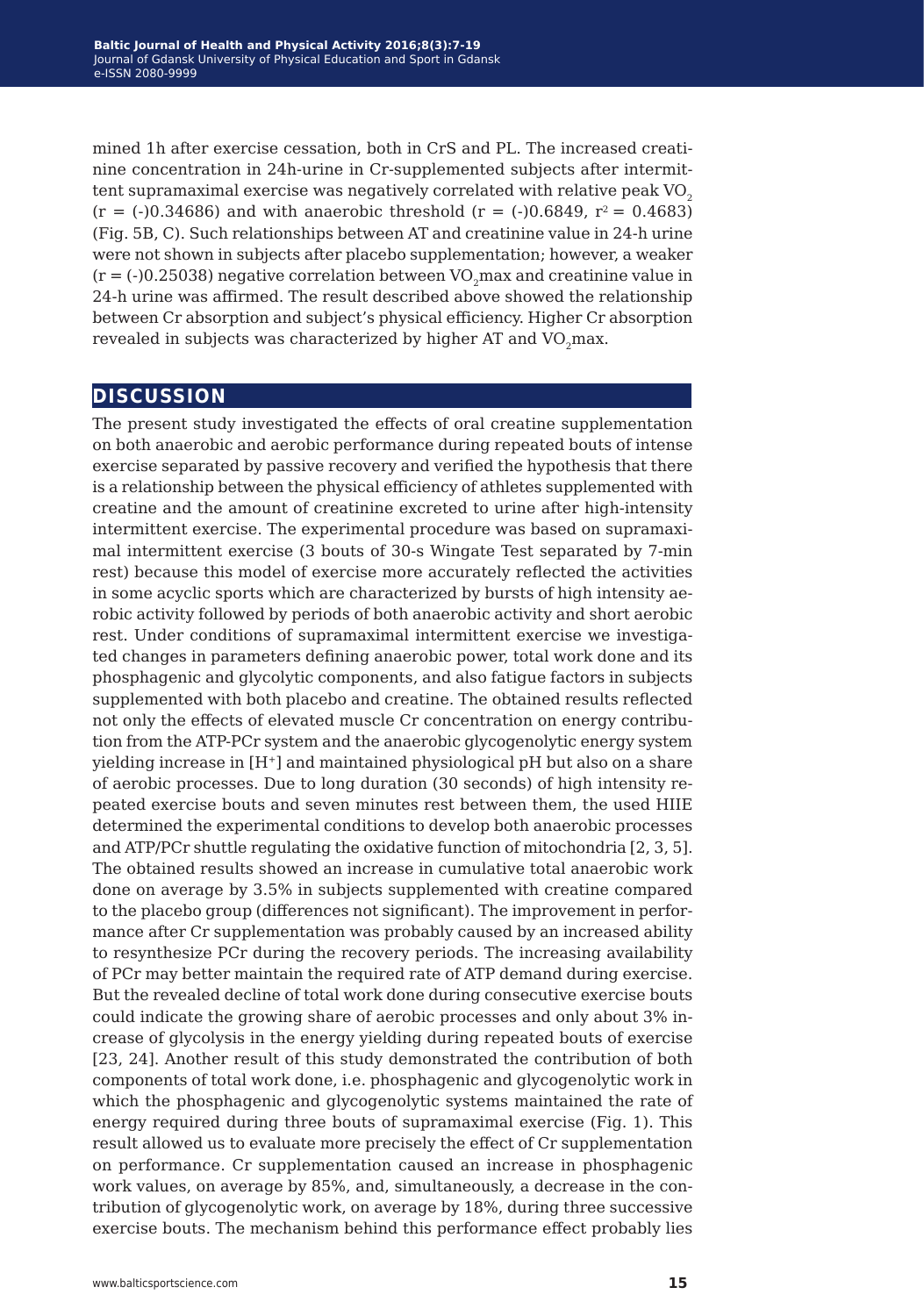in the elevated muscle CrP content, which increases the capacity for ATP rephosphorylation in a reaction catalysed by creatine kinase [2, 8, 15, 25, 26, 27]. Analysing the value of glycolytic work as part of total work done in which contribution of the glycolytic system is crucial to ATP yielding, we observed a significantly higher participation of this work in PL supplemented subjects compared with Cr supplemented ones  $(p < 0.001)$ .

Taking in consideration changes in the quantitative contribution of glycolytic work and phosphagenic work in total work done during successive exercise bouts, we observed interesting results. The contribution level of glycolytic work remained almost constant during successive exercise bouts. Simultaneously, the contribution level of phosphagenic work in total work done decreased systematically down to 25% compared with first and third exercise bouts in subjects supplemented with both placebo and creatine (Fig. 1). Almost constant participation of glycolytic work in total work done can be explained by the fact that the glycogenolysis activity in muscle cells was inhibited by significantly increased [H<sup>+</sup>] after the first exercise bout, which was deepened only insignificantly during successive exercise bouts.

The decrease in phosphagenic work was gradual, probably due to diminished recovery resynthesis of PCr after successive high-intensity exercise bouts. It is known that the tempo of ATP supply imposes the rate of PCr resynthesis. The PCr resynthesis rate may reflect a contribution of both glycolytic and oxidative metabolism in ATP production [23]. Muscle cells acidification affected the PCr resynthesis because it caused inhibition of glycogenolysis activity not only during successive exercise bouts, but also during successive recovery periods, when glycolysis provided ATP to the fast phase of CrP resynthesis and also weakened the slow phase of PCr resynthesis [23, 24, 28]. Inhibition of glycogenolysis by acidosis was mediated via H**+** effects on activity of phosphorylase, hexokinase and phosphofructokinase – crucial enzymes to glycolysis [24, 29, 30].

The above mentioned trend in changes was observed not only in total external work done but also in power output generated during the successive bouts of supramaximal exercise. Five days of creatine supplementation resulted in a significant increase in average peak power output. The mechanism of these changes probably lay in elevated muscles PCr concentration, because the maximal power output was reached in the initial seconds of each exercise bouts and completely depended on ATP derived from the PCr/ATP system [31]. Even though values of peak power in Cr supplemented subjects was higher compared to the placebo supplemented ones, a decrease in peak power during the second and the third exercise bout appeared in all subjects. The observed in this work gradual decline in power output during successive supramaximal exercise bouts was probably connected with muscle cells acidification and the availability of PCr or with some other fatigue factors which impaired sarcoplasmic reticulum function and reduced [Ca**++**] and caused weakness of excitation–contraction coupling [32, 33]. The availability of PCr in contracting muscle was determined by processes controlling the cell Cr level and kinetic resynthesis of PCr in muscle cells [34]. It is known that 50% of PCr content may be restored in about 25s, while the total restoration pre-exercise levels take 5 to 8 min [34, 35]. Several studies have shown that the kinetics of PCr resynthesis is enhanced with endurance training in athletes, and that the pro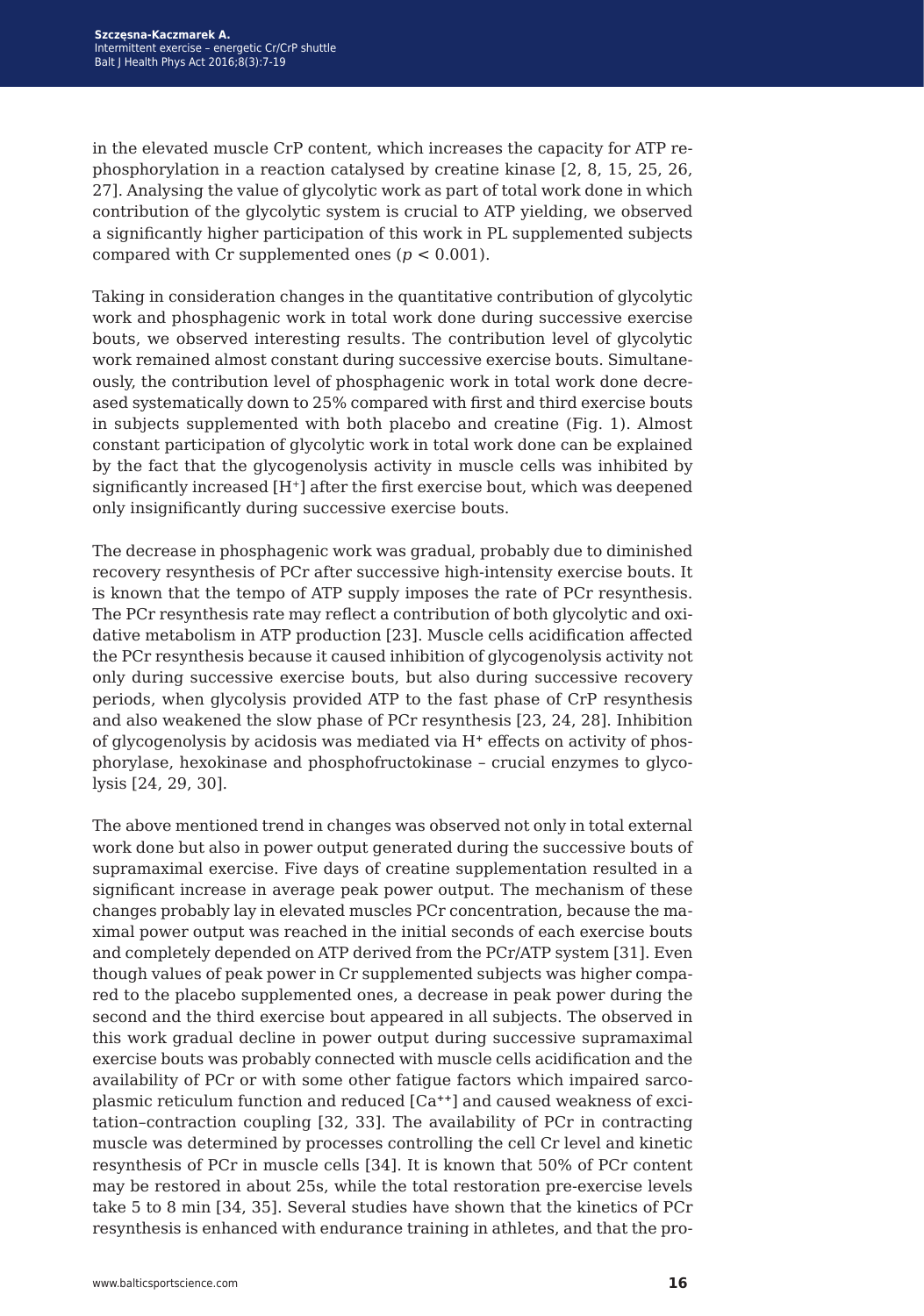cess is dependent on  $O_2$  availability [25, 35, 36]. Earlier results of the same authors showed that the greater  $O<sub>2</sub>$  uptake during consecutive exercise bouts resulted from the increased Cr uptake rate in the fast oxidative fibres type recruited to muscle contraction [26, 37]. In oxidative fibres Cr is involved in ATP production through the PCr system engaged in shuttling of ATP from the mitochondria into the cytosol [3, 5, 35, 38]. In the light of the above mentioned knowledge, our result concerning a negative relationship between the value of creatinine excreted to urine during 24-h rest after intermittent supramaximal exercise and the value of anaerobic threshold  $(r = (-)0.6849; p < 0.05)$ in Cr–supplemented subjects was understandable.

The ergogenic effect of creatine applied in both anaerobic and aerobic activity was probably connected with the muscle fibres structure. A number of distinct mechanisms of this phenomenon were activated during recovery after cessation of exercise bouts. The earlier results of scientists have shown that the total creatine content of skeletal muscle differs more than twofold from other fibre types [26, 33]. Furthermore, individuals with higher intramuscular Cr and PCr levels and those with fewer type II muscle fibres were less responsive to supplementation [37]. There is important evidence that the Cr uptake rate during interval rest was significantly elevated by Cr depletion in high-oxidative fast-twitch muscle fibres [33]. Our results could suggest that humans with high content of oxidative slow and oxidative fast twitch muscle fibres and higher anaerobic threshold connected with the type of muscle fibres could be more responsive to Cr uptake. Our explanation is supported by previous achievements of some authors. Earlier research by Chwalbińska-Moneta [38] showed that creatine supplementation improves endurance in elite rowers by an increase in the individual lactate threshold. Results of Volek et al. [27] have shown an increase in muscle fibre diameter in type 1 and type 2 muscle fibres by 35% in Cr supplemented men after 12 weeks of resistance training. A positive effect of creatine supplementation on aerobic exercise has been shown in Branch's paper [39]. Branch showed that oxidative phosphorylation was an energy supplier during exercise lasting longer than 2.5 min and suggested that creatine supplementation may lead to a change in energetic substrate utilization and an increase in endurance performance.

## **conclusion**

The model of supramaximal intermittent exercise (HIIE) applied in this research, consisting of three repetitions of 30s Wingate Test with 7-minutes rest periods between tests, enabled us to measure parameters characterizing aerobic and anaerobic processes in which creatine/phosphocreatine shuttle maintained muscle cells energetic homeostasis. Under these conditions the influence of creatine supplementation on the interaction between aerobic and anaerobic muscle metabolism was studied. In this experimental system we revealed a relationship between the absorbed level of supplemented creatine and athletes' efficiency.

Author is aware that further research should be conducted on that issue.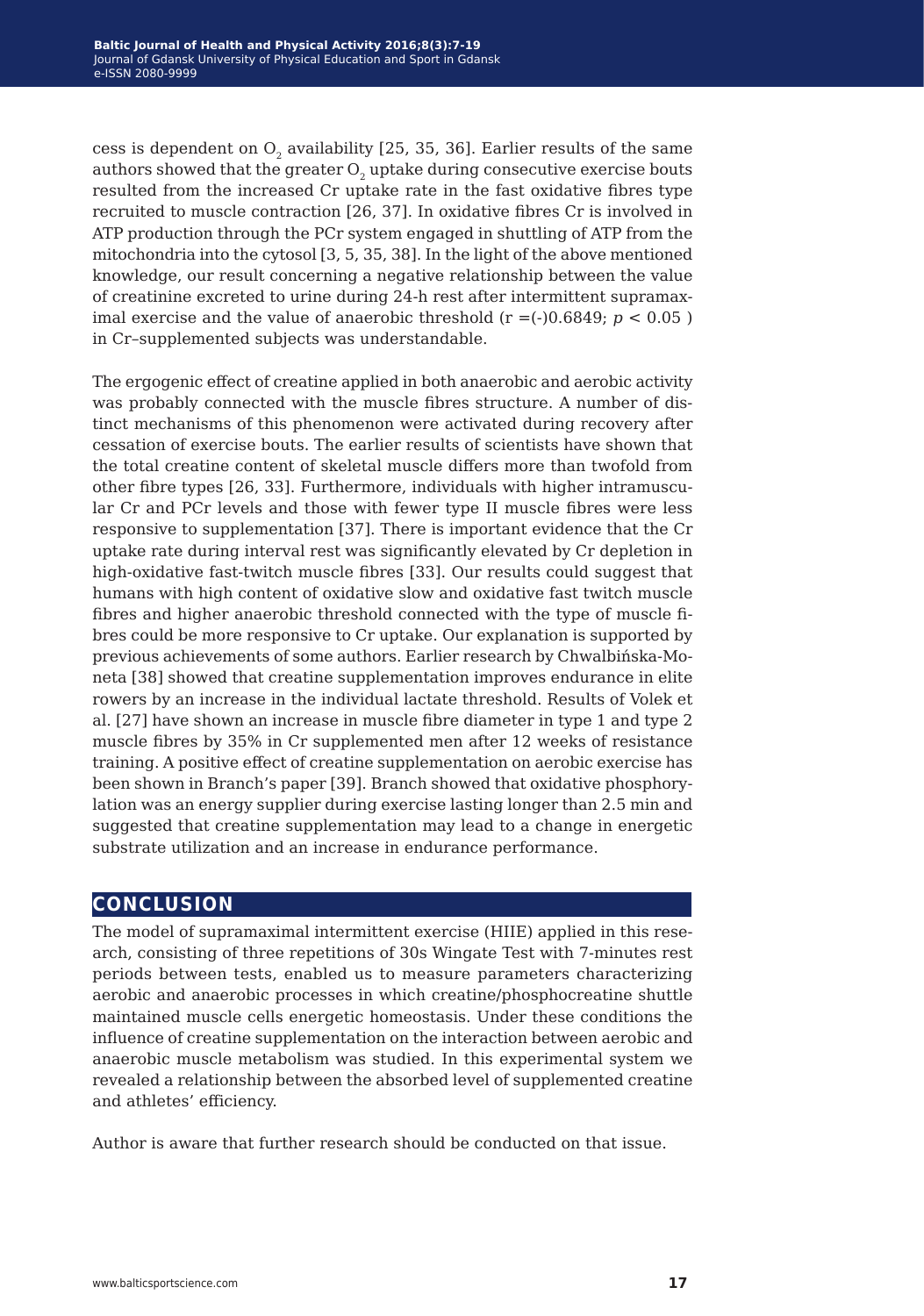#### **references**

- [1] Blei MI, Conley KE, Kushmerick MJ. Separate measures of ATP utilization and recovery in human skeletal muscle. J Physiol. 1993;456:203-222.
- [2] Cadella R, Mitochondrial and non-mitochondrial studies of ATP synthesis. In: Luzi LE, editor. Cellular Physiology and Metabolism of Physical Exercise. Springer-Verlag Italia; 2012, 43-53.
- [3] Bessman SP, Geiger PJ. Transport of energy in muscle: the phosphocreatine shuttle. Science. 1981;211 448-452.
- [4] Kemp GJ. Interactions of mitochondrial ATP resynthesis and creatine kinase equilibrium in skeletal muscle. J Theor Biol. 1994;170:239-246.
- [5] Smith SA, Montain SJ, Zientara GP, Fielding RA. Use of phosphocreatine kinetics to determine the influence of creatine on muscle mitochondrial respiration: an in vivo 31P-MRS study of oral creatine ingestion. J Appl Physiol. 2004;96:2288-2292.
- [6] Walker JB. Creatine biosynthesis regulation and function. Adv Enzymol. 1979;50:177-242.
- [7] Brosnan JT, da Silva RP, Brosnan ME: The metabolic burden of creatine synthesis. Amino Acids. 2011; 40: 1325-1331.
- [8] Walzel B, Speer O, Zanolla E, Erikson O, Bernardi P, Wallimann T. Novel mitochondrial creatine transport activity. Implication for intracellular creatine compartments and bioenergetics J Biol Chem. 2002; 40: 37503-375011
- [9] Sora I, Murphy RM, Creatine and the creatine transporter: a review. Mol Cell Biochem. 2001; 224: 169-181.
- [10] Beltman JG, Sargeant AJ, Haan H, van Mechelen W de Haan A. Changes in PCr/Cr ratio in single characterized muscle fiber fragments after only a few maximal voluntary contractions in humans. Acta Physiol Scand. 1999;180:187-183.
- [11] Altenburg TM, Degens H, van Mechelen W, Sargeant AJ, de Haan A, Recruitment of single muscle fibres during submaximal cycling exercise. J Appl Physiol. 2007;103:1752-1756.
- [12] Gabr RE, El-Sharkawy AMM, Schar M, Weiss RG, Bottomley PA, High-energy phosphate transfer in human muscle: diffusion of phosphocreatine. Am J Physiol Cell Physiol. 2011;301:C234-C241.
- [13] Rousel M, Bendahan D, Mattei P, Le Fur Y, Cozzone PJ. 31P magnetic resonance spectroscopy study of phosphocreatine recovery kinetics in skeletal muscle: the issue of intersubject variability. Biochim Biophys Acta. 2000;1457:18-26.
- [14] Rico-Sanz J, Marco MTM. Creatine enhances oxygen uptake and performance during alternating intensity exercise. Med Sci Sports Exerc. 2000;32:379-385.
- [15] Jones AM, Carter H, Pringle JSM Campbell IT. Effect of creatine supplementation on oxygen uptake kinetics during submaximal cycle exercise. J Appl Physiol. 2002;92:2571-2577.
- [16] Lawler JM, Barnes WS, Wu G, Song W, Demaree S. Direct antioxidant properties of creatine. Biochem Biophys Res Commun. 2002;290:47-52.
- [17] Rawson ES, Venezia AC. Use of creatine in the elderly and evidence for effects on cognitive function in young and old. Amino Acids 2011;40:1349-1362.
- [18] Beal MF. Neuroprotective effects of creatine. Amino Acids. 2011;40:1305-1313.
- [19] McKenna MJ, Morton J, Selig SE, Snow RJ. Creatine supplementation increases muscle total creatine but not maximal intermittent exercise performance. J Appl Physiol. 1999;87:2244-2252.
- [20] Forber SC, Raymer GH, Kowalchuk JM, Thompson RT, Marsh GD. Effects of recovery time on phosphocreatine kinetics during repeated bouts of heavy-intensity exercise. Eur J Appl Physiol. 2008;103:665- 675.
- [21] Jacobi J, Rice C, Curtin S,Marsh G. Contractile properties, fatigue and recovery are not influenced by short-term creatine supplementation in human muscle. Exper Physiol. 2000;85:451-460.
- [22] Braver WL,Wasserman K, Whipp BJ. A new method for detecting anaerobic threshold by gas exchange. J Appl Physiol. 1986;60:2020-2027.
- [23] Malucelli E, Lotti S, Manners DN, et al. The role of pH on the thermodynamics and kinetics of muscle biochemistry: An in vivo study by 31P-MRS in patients with myo-phosphorylase deficiency. Biochim Biophys Acta. 2011;1807:1244-1249.
- [24] Crowther GJ, Kemper WF, Carey MF, Conley KE. Control of glycolysis in contracting skeletal muscle, II. Turning it off. Am J Physiol Endocrinol Metab. 2002;282:E74-E79.
- [25] Perry CGR, Kane DA, Herbst EAF, et al. Mitochondrial creatine kinase activity and phosphate shuttling are acutely regulated by exercise in human skeletal muscle. J Physiol. 2012;590:5475-5486.
- [26] Casey A, Teodosiu DC, Howell S, Hultman E, Greenhaff PL. Metabolic response of type I and II muscle fibres during repeated bouts of maximal exercise in humans. Am J Physiol. 1996;271:E38-E43.
- [27] Volek JS, Duncan ND, Mazzetti SA, et al. Performance and muscle fiber adaptation to creatine supplementation and heavy resistance training. Med Sci Sports Exerc. 1999;31:1147-1156.
- [28] Walsh B, Tivel T, Tonkonogi M, Sahlin K, Increased concentration of P(i) and lactic acid reduce creatine-stimulated respiration in muscle fibres. J Appl Physiol. 2002;92:2273-2276.
- [29] Beitner R. Control of glycolytic enzymes through binding to cell structures and by glucose-1,6-biphosphate under different conditions. The role of Ca(2+) and calmodulin. Int J Biochem. 1993;25:297-305.
- [30] Baker JS, Mc Cormick MC, Roberges RA. Interaction among skeletal muscle metabolic energy system during intense exercise. J Nutrit Metab. 2010;2010:1-13.